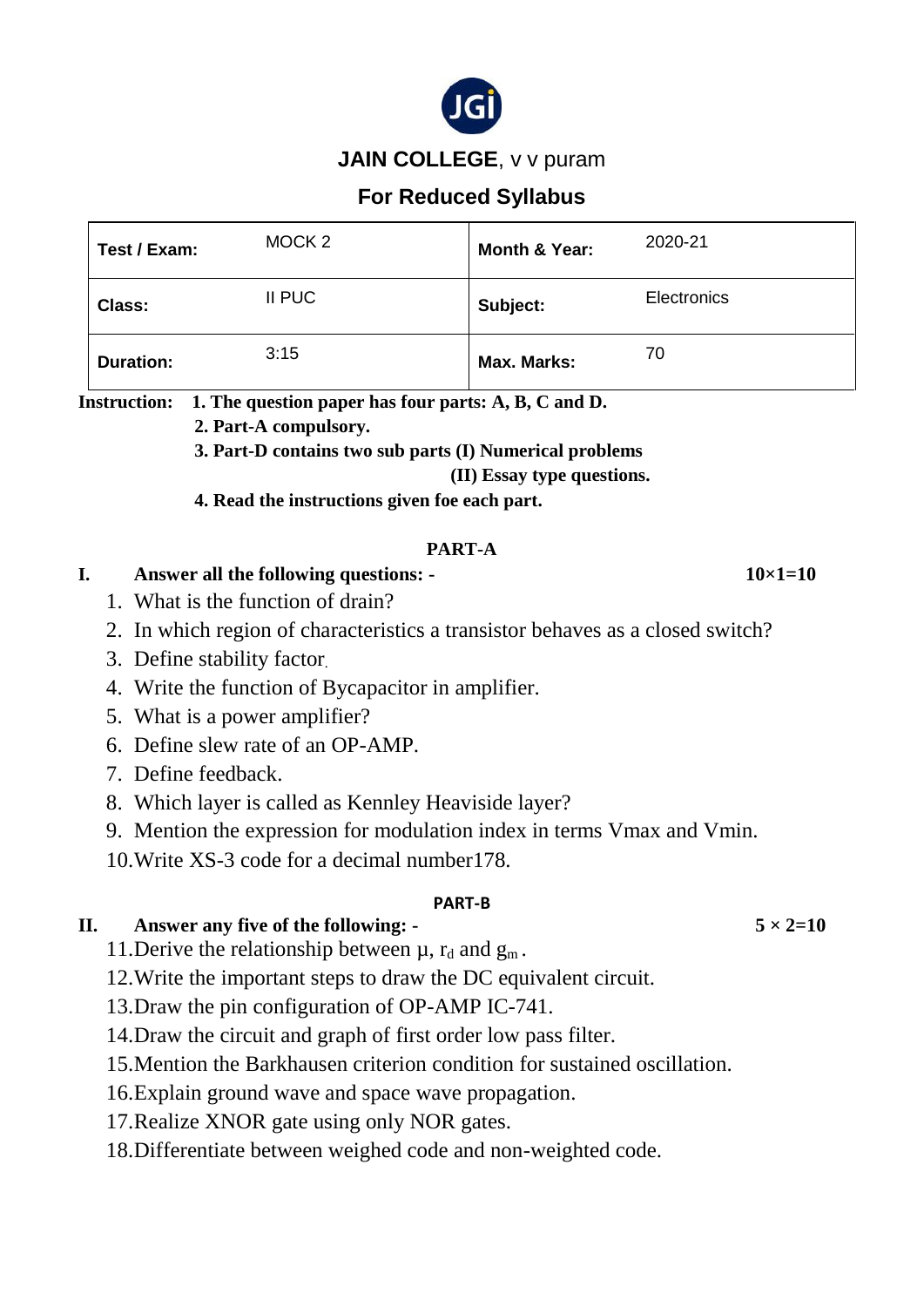#### **PART-C**

# **III.** Answer any five of the following: - 5×3=15

- 19.Give the comparison between BJT and FET.
- 20.With circuit diagram and graph describe to draw dc load line for a transistor.
- 21.Classify the amplifier based on input and output.
- 22.Write the block diagrams for the different types of transistor coupled amplifier.
- 23.An amplifier has gain of 600 with feedback ratio 0.05. Calculate the gain and output impedance with negative feedback. Given the output impedance without feedback is 200Ω.
- 24.Draw the circuit diagram OP –AMP inverting amplifier and derive its output voltage.
- 25.Define skip zone, single hop distance and noise figure in communication.
- 26.Draw FULL ADDER circuit using 2 half adder and OR gate. And also write its truth table.

## **PART-D**

# **I. Answer any three of the following: - 3×5=15**

- 27.A three stage amplifier has voltage gain of 100, 200 and 400 respectively. If the input voltage given at first stage is  $10\mu$ V, calculate the output voltage at each stage. Also find total voltage gain in dB
- 28.Calculate the output voltage for the given circuit.



- 29.A transistor Hartley oscillator has tank circuit consisting of L1=20mH, L2=10mH and  $C=0.1 \mu$ F. Determine the frequency of oscillation and feedback factor.
- 30.The current of a transmitter is 8A when the carrier is sent, it increases to 8.65A when the carrier is modulated. Find the percentage of modulation. Also calculate the antenna current when the depth of modulation is 0.75.
- 31.Simplify Y(ABCD)= $\sum m(0,2,4,5,8,10,12,14) + \sum_{d} m(6,11,13)$  using K-map and draw the logic circuit for the simplified expression using NAND gates only.
- **II. Answer any four of the following: 4×5=20**
	- 32.Explain the working of C-E amplifier with neat circuit diagram and wave form.
	- 33.Discuss the effect of bandwidth with and without feedback amplifier with neat curve.
	- 34.With a neat circuit diagram derive an output equation of OP-AMP adder.
	- 35.With a circuit diagram explain the working of Colpitts oscillator.
	- 36.Derive the expression of modulation index in terms of Vmax and Vmin of AM. Also derive transmission efficiency of AM.
	- 37.Realize NOT, AND, OR and XOR GATE using only NAND gates.